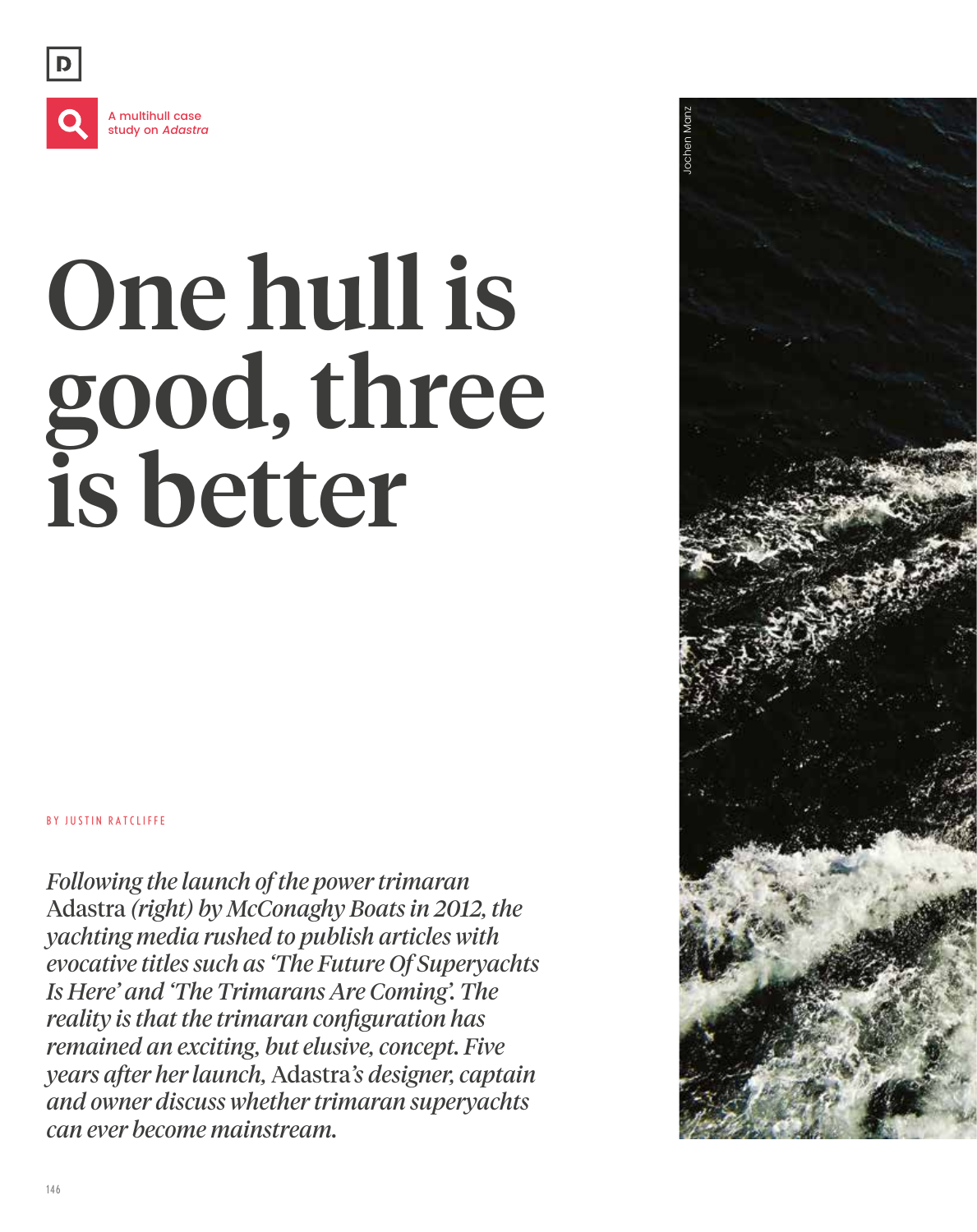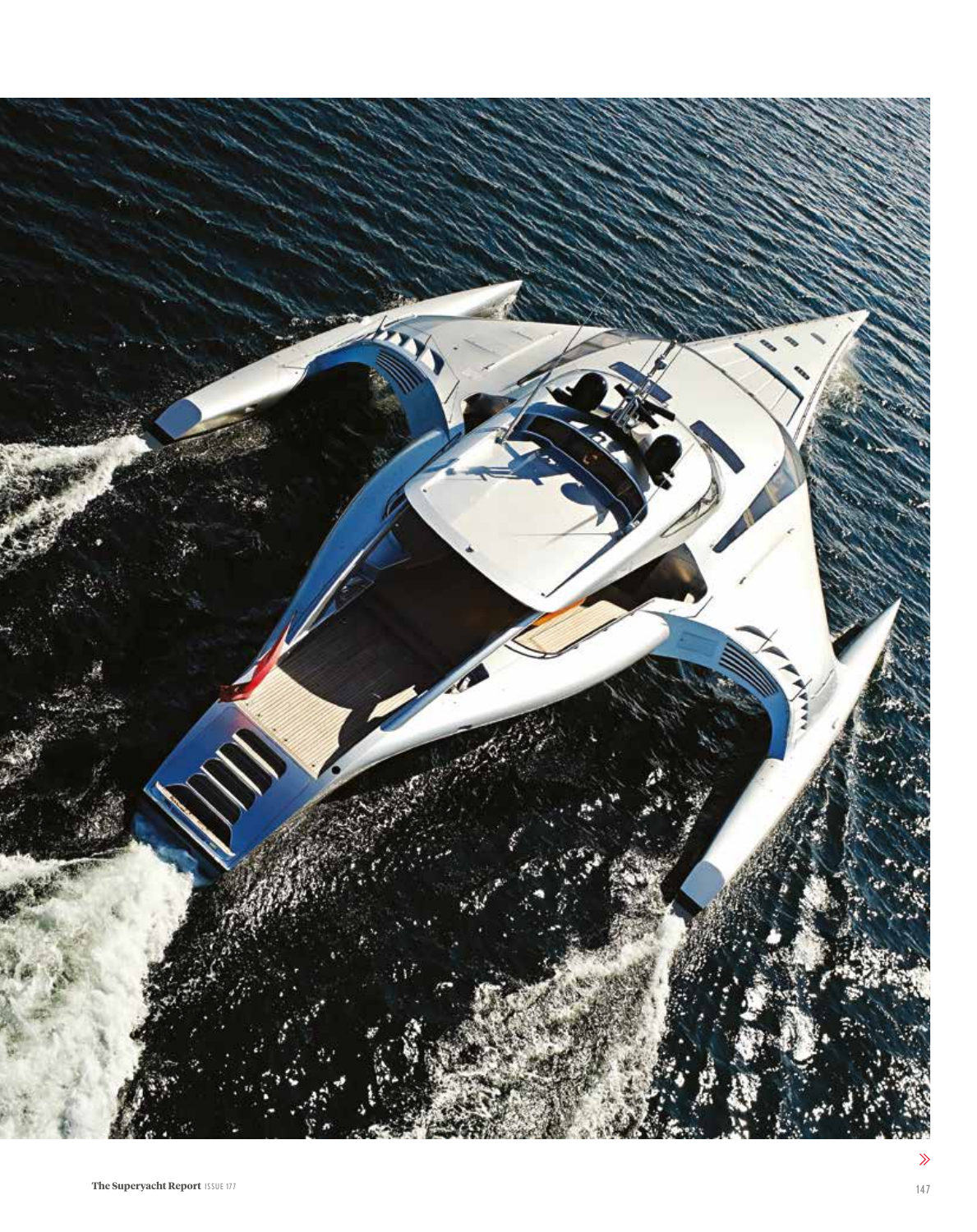Any multihull enthusiast will tell you that a well-designed power trimaran not only looks incredibly cool, but is also faster, more fuel-efficient and more stable both underway and a well-designed power trimaran not only fuel-efficient and more stable, both underway and at anchor, than a conventional monohull. John Shuttleworth, the designer of *Adastra*, has spent a lifetime developing these properties. With a background in sailing catamarans and trimarans, his innovative approach and interest in hydrodynamic efficiency has pushed the boundaries of multihull design.

"I come from an age when a lot of multihull designers were inventing it all from scratch through trial and error," says the Sussex-based designer, whose first major success was Chay Blyth's *Brittany Ferries GB* that set an East-West transatlantic record in 1981. "I've always been fascinated by combining design elements in the most efficient way possible and to look forward into different possibilities."

Among other considerations such as weight – hence *Adastra*'s advanced composite construction – Shuttleworth identifies length-to-beam ratio as a critical factor in reducing the fuel consumption and maintaining the sea-kindliness of a trimaran in comparison with an equivalent monohull. Because friction dominates the resistance of a hull at low speed, it is well known that a long, slender hull is more efficient at the cruising speed of most displacement monohulls. But the length-to-beam ratio of a monohull is limited to about 7:1. Anything above this figure and the boat will start to roll uncomfortably, and the Vertical Centre of Gravity (VCG) will have to be kept low to meet the safety requirements for static stability, which limits the available accommodation space. In a trimaran, on the other hand, the outriggers provide all the stability, and *Adastra* has an optimal length-to-beam ratio of 17:1, which has been shown to significantly increase fuel efficiency and comfort.

"When we put *Adastra* in the water, I wouldn't have believed the resistance curve if you had told me," says John Shuttleworth, who trained as an electronics engineer. "The most efficient 40m displacement monohull consumes around 120 litres of fuel an hour at 12 knots. During her sea trials, *Adastra* [powered by her CAT C18 1000hp main engine] consumed just 17 litres per hour."

"The consumption all depends on fuel weight, the weather and how we trim the vessel with the diesel," says her captain, Jaryd Paarman. "We like to trim the nose down a bit and get fuel out of the stern as soon as we can, and then she just takes off, punching through the water and surfing the waves."

Crossing non-stop from Tahiti to Panama, for example, a voyage of 18 days and more than 4,500 nautical miles, the yacht burnt an average of 85 litres of diesel an hour (including generators). After transiting the Panama Canal, they ran into 40knot headwinds and a nasty cross-sea heading for Grenada, but still made a steady 10 knots. Heading back across the Atlantic to Gibraltar, and despite heavy weather off Portugal, the wave-piercing trimaran averaged 13 knots (touching 16 knots when surfing the waves) and burnt less than 60 litres of fuel per hour.

In-built stability, both underway and at anchor, is another advantage of the trimaran configuration. In the case of *Adastra*, Shuttleworth Design built a radio-controlled model with outriggers that could move up and down to test her roll and pitch in different sea states.

"We put the model through waves and filmed the results with the outriggers at different heights," explains Shuttleworth. "We found there was a huge change between when the outriggers were skimming the water and when they were partially submerged. The boat became much more stable when the outriggers were piercing the waves because they don't pick up any roll momentum."

While the outriggers are what provide a trimaran with its inherent stability, they also mean a wider beam. Combined with the longer main hull to maintain that magic 17:1 ratio, this means that berthing a trimaran superyacht in a marina can be very expensive. This is arguably one of the main reasons why there are so few of them on the water. *Adastra*, for example, has a beam of 16m and spends most of her time at anchor. On the few occasions she is moored in a marina, the port authorities have been known to try to charge her captain for all three hulls.

There are other drawbacks. Due to the narrow forebody of the main hull and low-rise superstructure, trimarans are very different from vertically stacked monohull motoryachts in terms of available living space and interior layout. *Adastra*'s profile is low to reduce the VCG and her overall shape is streamlined to optimise aerodynamics and hydrodynamics above the waterline. The yacht still provides comfortable lower-deck accommodation for nine guests and six crew, but the concept might appear foreign to owners accustomed to panoramic cabin windows and separate crew circulation.

Scaling up the *Adastra* model means the wings connecting the main hull to the outriggers can also be used as living space, providing more interior volume than an equivalent monohull. Shuttleworth Design has developed a 70m trimaran concept with a main deck space that extends over the full 23m beam and an owner's deck above. The project was developed for an experienced monohull owner who was looking for a 60m boat, but the designers still had to explain that to maintain performance and have the interior space he wanted on a trimaran, the length of the main hull had to be extended by 20 per cent.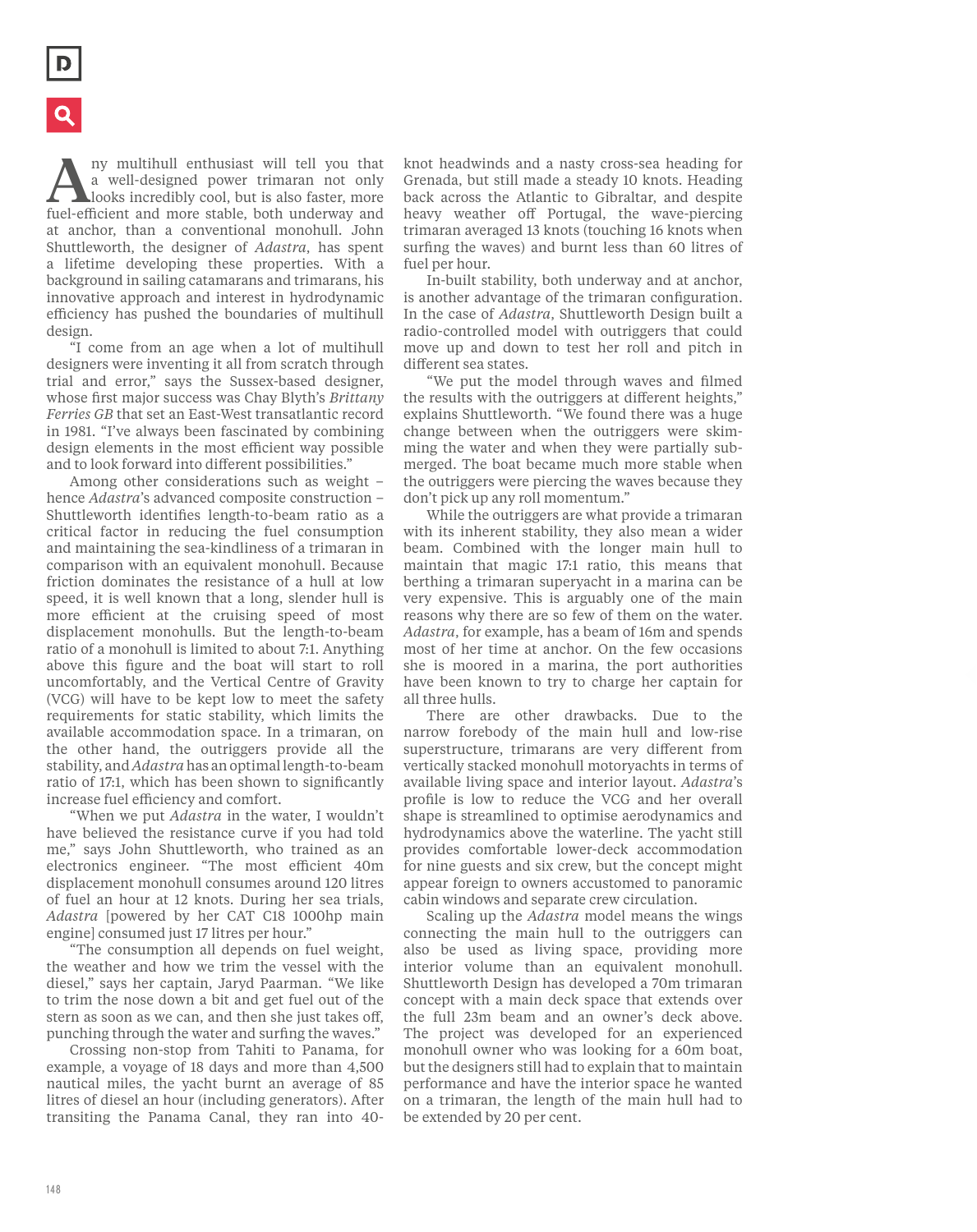



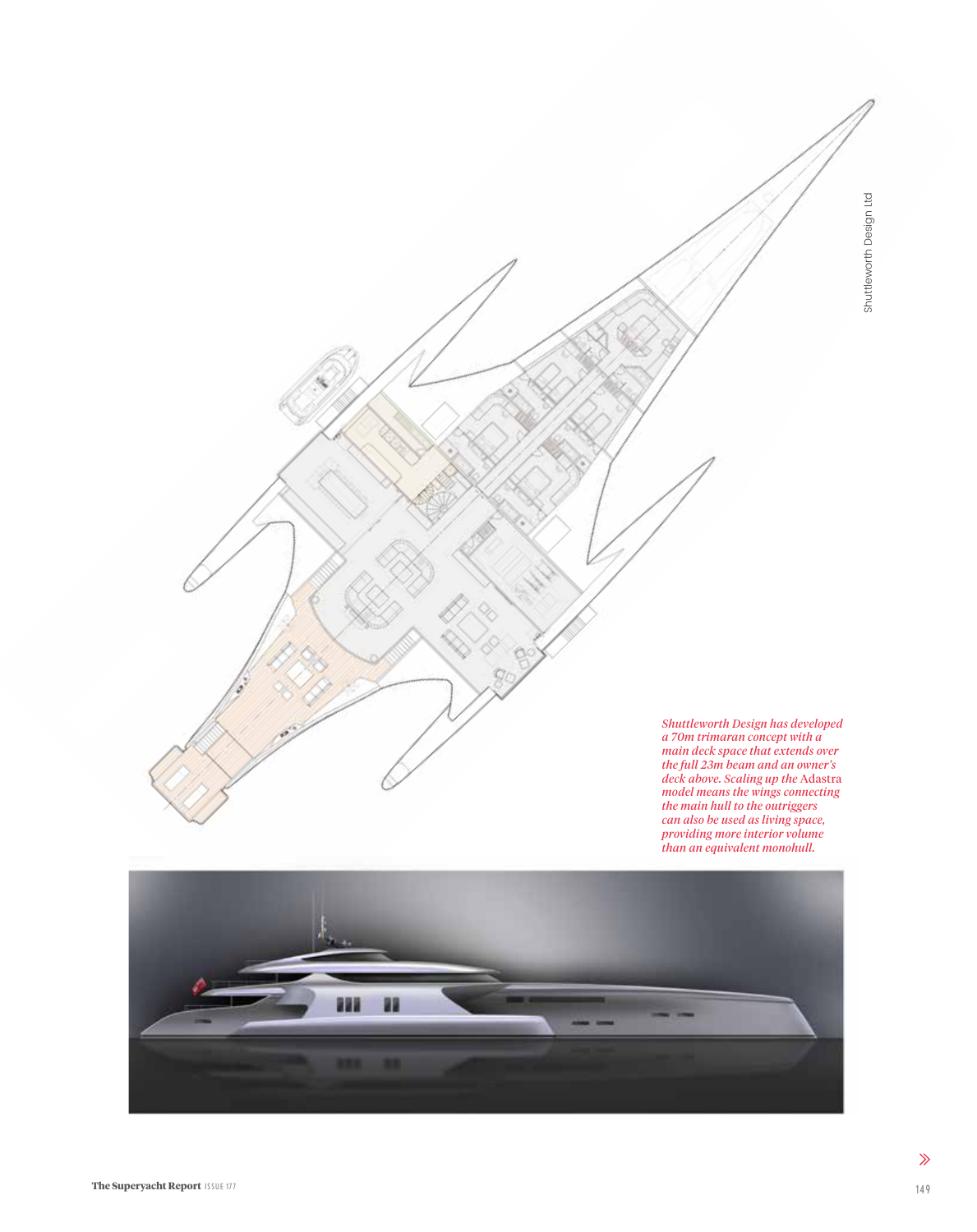*Below: the main deck space aboard* Adastra *is surprisingly spacious and airy. Bottom: John Shuttleworth and his son Orion, the yacht's designers. Opposite: the Origin575 trimaran concept by Nigel Irens.*



Will we see more power trimaran superyachts in the future? Despite an array of concept proposals, only three have been delivered since *Adastra*. These include 48m *Khalilah* by Palmer Johnson, and two 53m sisterships launched last year by Latitude Yachts in Latvia. In build at Echo Yachts in Western Australia is *White Rabbit Echo*, an 84m trimaran with hull design by fast-ferry specialists One2three Naval Architects. Upon delivery next year she will be the largest aluminium yacht in the world, but in a conservative industry it seems that trimarans are likely to remain a niche solution for a very specific market.

"It's all about acceptance levels when you're working on a really cutting-edge project that's never been done before," says Orion Shuttleworth. "It's not uncommon for innovative products to take more than 10 years before they're accepted by the mainstream. But after *Adastra*, these trimaran projects have stepped out of that realm and we're now developing proven concepts."